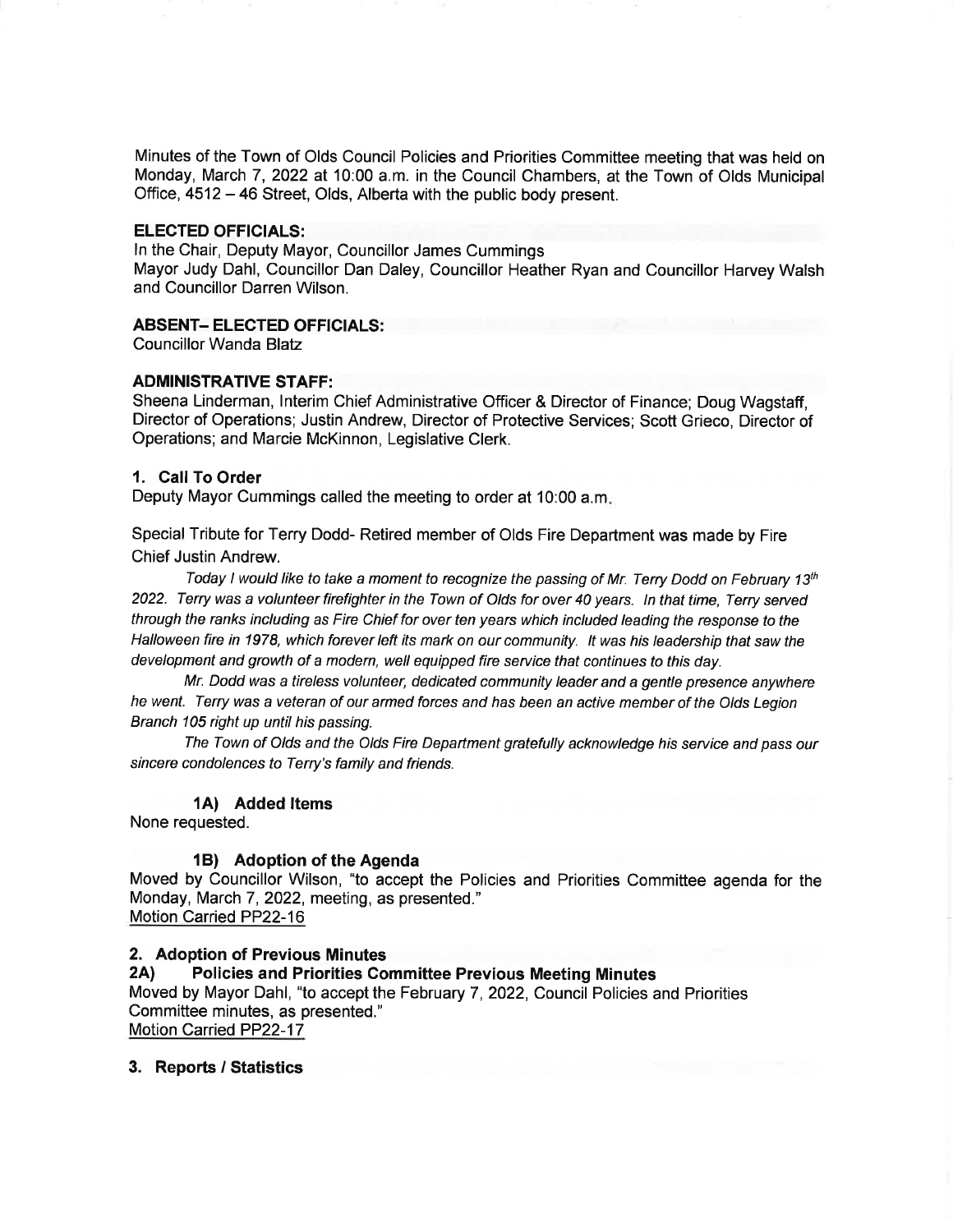Council Policies & Priorities Committee Meeting Minutes for March 7,2022 Page 2 of 5

# 3A) Town of Olds - Parks Annual Report

Director Grieco, introduced the recently hired Parks Supervisor to Council for the first time. Ms. Bobbi Jo Russell then introduced herself to Council and provided an update on the planning work being done in the Parks function area. This includes an update on the work to date and to include tree plantings, and an overview to the operations of the parks function. A PowerPoint Presentation was handed out to Council. (The meeting agenda package will be revised and updated on the website to include this PPT.)

Council discussion ensued.

Moved by Moved by Mayor Dahl, "that Council accept the Town of Olds - Parks Annual Report as presented, for information." Motion Carried PP22-18

# 38) Town of Olds - Commemorative Dates and Proclamations

Director Wagstaff came forward seeking direction from Council on proclamations to be recognized by the Town. A list of Town of Olds proclamations was handed out to Council and will be held with the minutes.

Council discussion ensued

Moved by Councillor Ryan, "that Council accept the report presented by Director Wagstaff on Commemorative Dates and Proclamations as information and that Administration bring back to a future Council meeting with "who initiated" included on list." Motion Carried PP22-19

Director Andrew left the meeting at 10:48 a.m.

#### 3C) Town of Olds - Cemetery Report

Mrs. Heather Dixon, Community Facilitator for Town of Olds provided the Cemetery Report to Council, as contained in the agenda package.

Council discussion ensued

Moved by Mayor Dahl, "that Council accept the Cemetery Report as presented, for information." Motion Carried PP22-20

# 3D) Town of Olds - Operations / Gapital Project Monthly Update

Director Grieco provided Council with the monthly highlights of Operations and Capital projects, as contained in the agenda package.

Council discussion ensued

Director Grieco will follow up with Alberta Transportation on Council concerns: Speed transitions leading up to the roundabout on Highway 2A, in both directions. Cyclists have brought concerns forward regarding uneven surfaces at the roundabout.

Moved by Councillor Daley, "that Council accept Director Grieco's report on Operations / Capital Projects for information." Motion Carried PP22-21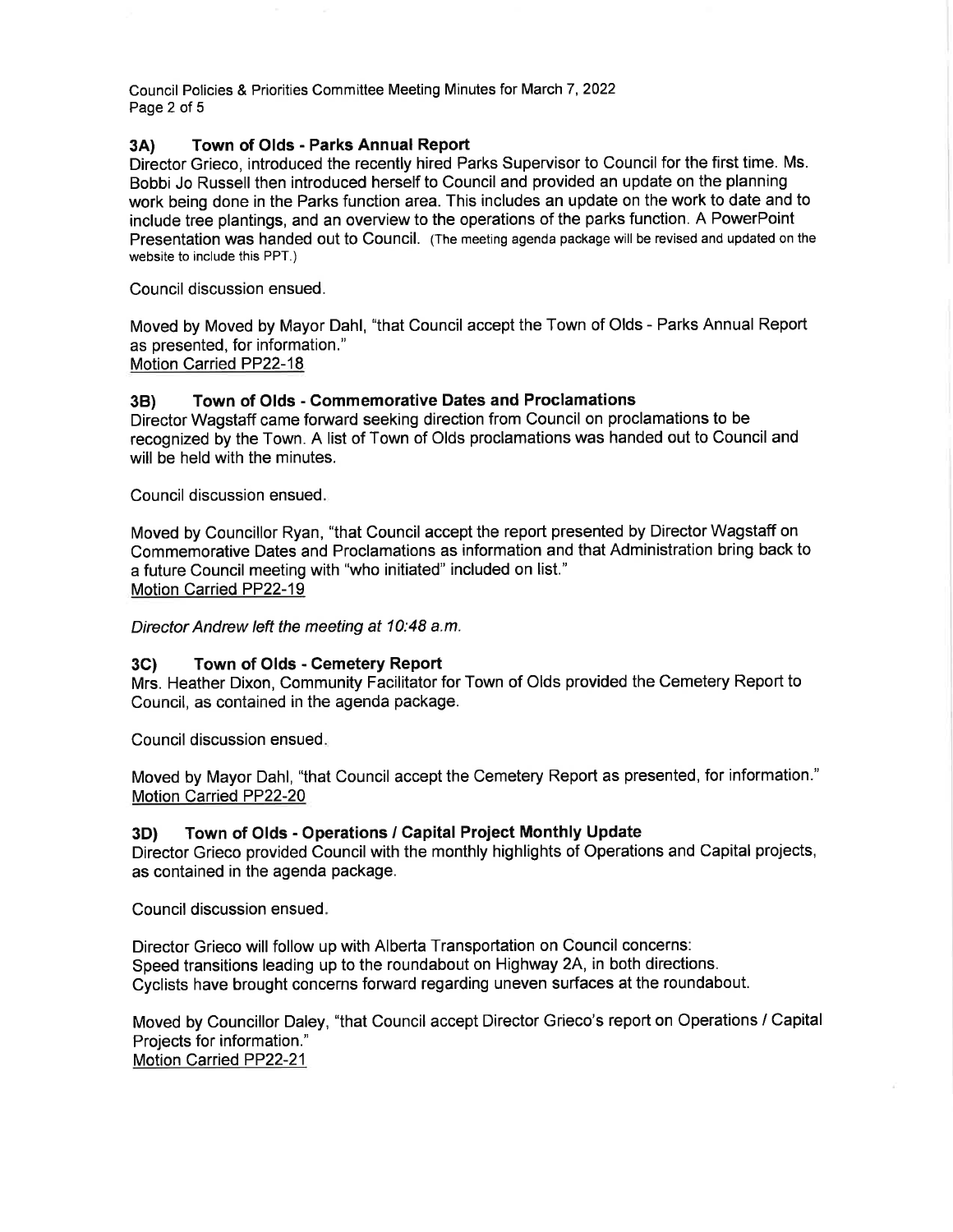Council Policies & Priorities Committee Meeting Minutes for March 7,2022 Page 3 of 5

Deputy Mayor Cummings obtained Committee consensus to move to agenda items  $5 - 7$ , up on the agenda. Leaving the presentations until 1:00 p.m. as scheduled.

#### 4. Business Arising from the Minutes / Unfinished Business

None brought forward.

#### 5. Bylaws

None brought forward

### 6. New Business

#### Z4)6A) Alberta Municipalities Convention - Transit Resolution

Mrs. Kelly Lloyd, Coordinator of Strategic Affairs for the Town came forward and presented the proposed transit resolution for the Alberta Municipalities fall convention, she further explained the process to finalize this motion, which consists of securing a 'seconder' for the resolution and both Council's passing a motion/resolution in support, to be submitted with the Transit Resolution to Alberta Municipalities. The Alberta Municipalities fall convention is in Calgary from September 21 -23, 2022.

Council discussion ensued. Mayor Dahl left the meeting at 11:26 a.m. Mayor Dahl rejoined the meeting at 11:29 a.m.

Moved by Councillor Wilson, "that Council accept the resolution for information and request Administration bring back to a future Council meeting, with Councillor Ryan's comments included."

Motion Carried PP22-22

Deputy Mayor Cummings recessed the meeting at 11:33 a.m. Deputy Mayor Cummings reconvened the meeting at 1:00 p.m.

#### 7. New Business

#### 4A)7A) Delegation - UNESCO - Olds High School

Mrs. Michelle Jorgensen, Heritage Advisor for the Town of Olds came forward and introduced Mrs., Bev Toews, Coordinator for UNESCO in Olds High School. Mrs. Toews then gave a presentation to Council. lt was mentioned that they are always looking for new members and or event volunteers. They do not have a website but are on Facebook. (The meeting agenda package will be revised and updated on the website to include this PPT.)

Director Andrew rejoined the meeting at 1:04 p.m.

Council discussion ensued, Mrs. Toews fielded Councilqueries.

Deputy Mayor Cummings thanked Mrs. Toews for her presentation.

Moved by Councillor Wilson, "that Council accept the UNESCO - Olds High School as presented, for information." Motion Carried PP22-23

### 4B)7B) Delegation - Olds Municipal Library - Annual Report

Mrs. Lesley Winfield, General Manager of Olds Municipal Library was in Council Chambers and presented the Library's Annual Report to Council, as it was contained in the agenda package.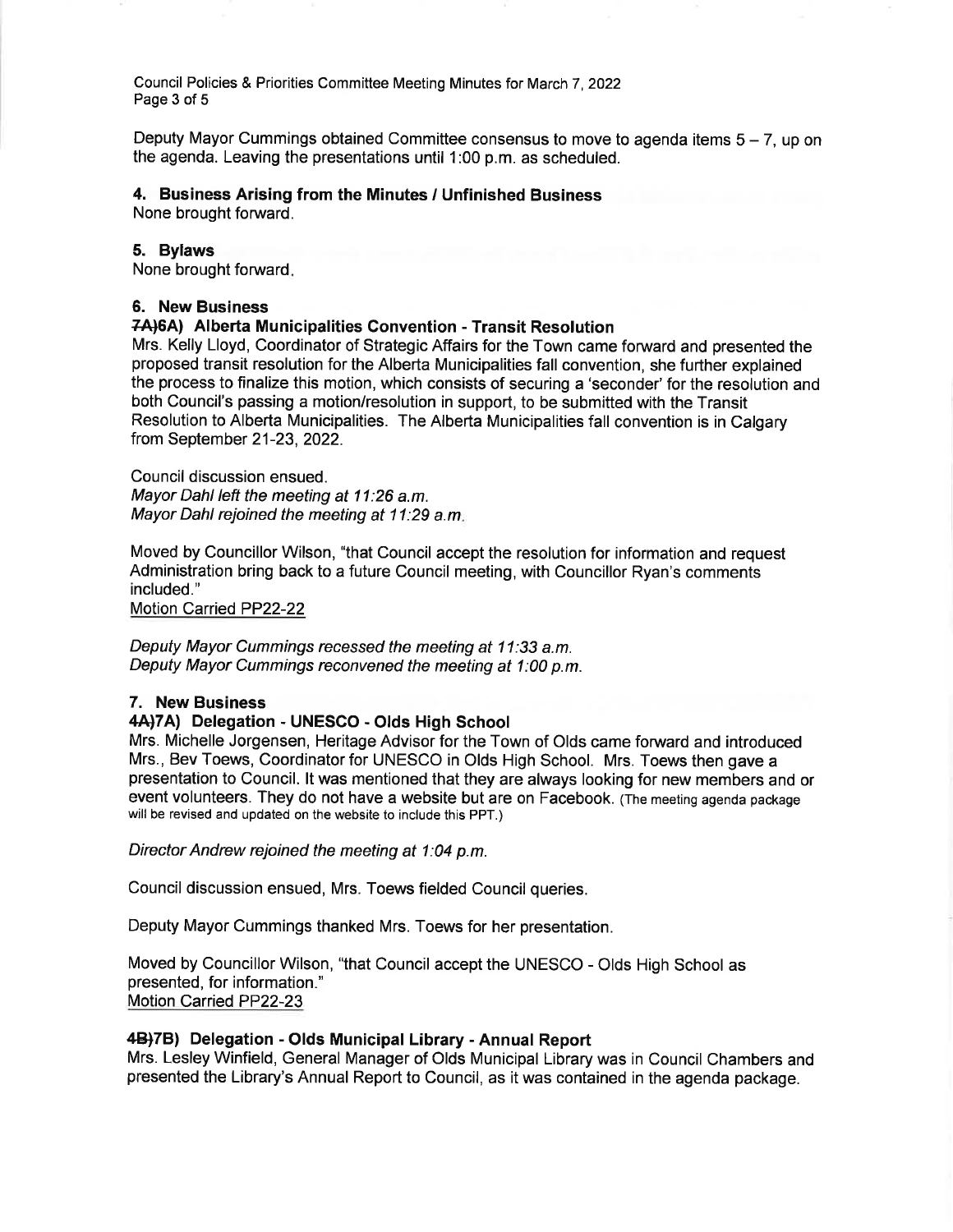Council Policies & Priorities Committee Meeting Minutes for March 7,2022 Page 4 of 5

Council discussion ensued, Mrs. Winfield fielded Council queries.

Deputy Mayor Cummings thanked Mrs. Winfield for her presentation

Moved by Mayor Dahl, "that Council accept the Olds Municipal Library - Annual Report as presented, for information." Motion Carried PP22-24

#### 4€)7C) Delegation - Olds Grizzlys Presentation

Director Wagstaff introduced The Friends of the Grizzlys delegation, attending to present to Council are society Director Mike Muzychka, Head Coach Scot Atkinson, and Secretary Treasurer Nikki Grover.

Mr. Muzychka, spoke on The Olds Grizzlys Jr A hockey club, how it operates as a not-for-profit society regulated under the Societies Act as the Friends of the Grizzlys Society. Coach Atkinson spoke about building the program and players, recruitment and development. Secretary Treasurer Nikki Grover spoke on the team/player involvement within the community. Mr. Muzychka addressed the request of sponsorship as noted in their correspondence in the agenda package.

Council discussion ensued and the delegation fielded council queries.

Council thanked the delegation for their presentation.

Moved by Councillor Ryan, "that Council accept The Friends of the Grizzlys presentation for information and request that Administration bring back the sponsorship request of \$5000 to a future council meeting." Motion Carried PP22-25

#### 4D)7D) Delegation - Rural Health Professionals Action Plan (RhPAP)

Director Wagstaff introduced the Rural Health Professionals Action Plan (RhPAP) delegation

Mrs. Alicia Fox, South Central Zone Representative for the Rural Health Professionals Action Plan (RhPAP) was in chambers and made presented to Council with the PowerPoint as contained in the agenda package.

Council discussion ensued and the Mrs. Fox fielded council queries. Mrs. Fox agreed to provide the following information to Council: Contact information for the Alberta Health Serylces Physician Resources Planner. The Alberta Health Services lmpact Assessment for this area. Information on other municipalities – engagement pieces use for retention.

ICAO Linderman to confirm if physician retention falls under the Economic Development purview.

Deputy Mayor Cummings thanked Mrs. Fox for her presentation.

Moved by Councillor Walsh, "that Council accept the Rural Health Professionals Action Plan (RhPAP) report as presented, for information."